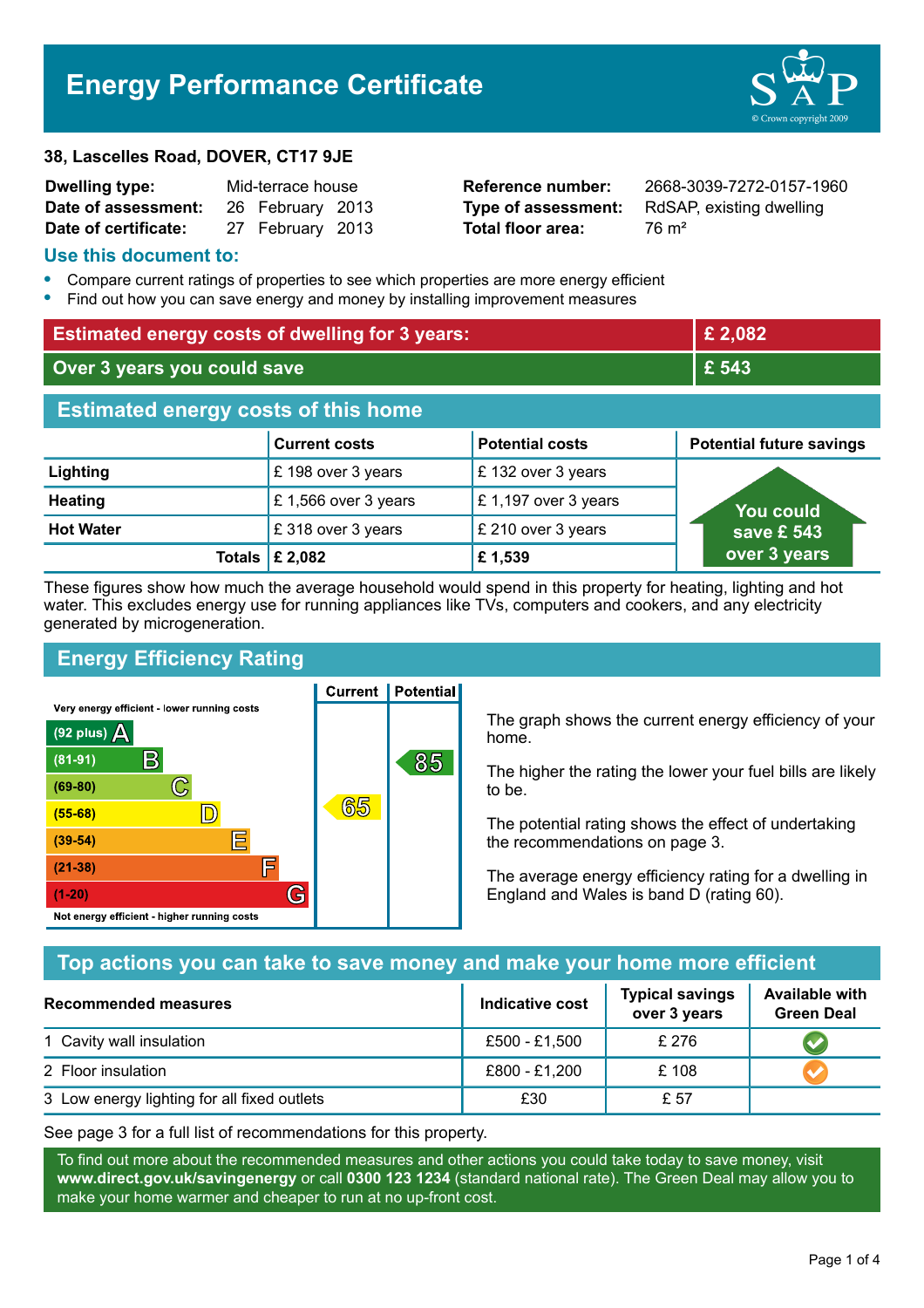#### **Summary of this home's energy performance related features**

| <b>Element</b>        | <b>Description</b>                             | <b>Energy Efficiency</b> |
|-----------------------|------------------------------------------------|--------------------------|
| Walls                 | Cavity wall, as built, no insulation (assumed) | ★★☆☆☆                    |
| Roof                  | Pitched, 200 mm loft insulation                | ★★★★☆                    |
| Floor                 | Suspended, no insulation (assumed)             |                          |
| <b>Windows</b>        | Fully double glazed                            | ★★★☆☆                    |
| Main heating          | Boiler and radiators, mains gas                | ★★★★☆                    |
| Main heating controls | Programmer, room thermostat and TRVs           | ★★★★☆                    |
| Secondary heating     | Room heaters, electric                         |                          |
| Hot water             | From main system                               | ★★★★☆                    |
| Lighting              | Low energy lighting in 50% of fixed outlets    | ★★★★☆                    |

Current primary energy use per square metre of floor area: 204 kWh/m² per year

The assessment does not take into consideration the physical condition of any element. 'Assumed' means that the insulation could not be inspected and an assumption has been made in the methodology based on age and type of construction.

See addendum on the last page relating to items in the table above.

#### **Low and zero carbon energy sources**

Low and zero carbon energy sources are sources of energy that release either very little or no carbon dioxide into the atmosphere when they are used. Installing these sources may help reduce energy bills as well as cutting carbon. There are none provided for this home.

## **Opportunity to benefit from a Green Deal on this property**

The Green Deal may enable owners and occupiers to make improvements to their property to make it more energy efficient. Under a Green Deal, the cost of the improvements is repaid over time via a credit agreement. Repayments are made through a charge added to the electricity bill for the property. To see which improvements are recommended for this property, please turn to page 3. You can choose which improvements you want to install and ask for a quote from an authorised Green Deal provider. They will organise installation by an authorised Green Deal installer. If you move home, the responsibility for paying the Green Deal charge under the credit agreement passes to the new electricity bill payer.

For householders in receipt of income-related benefits, additional help may be available.

To find out more, visit **www.direct.gov.uk/savingenergy** or call **0300 123 1234**.

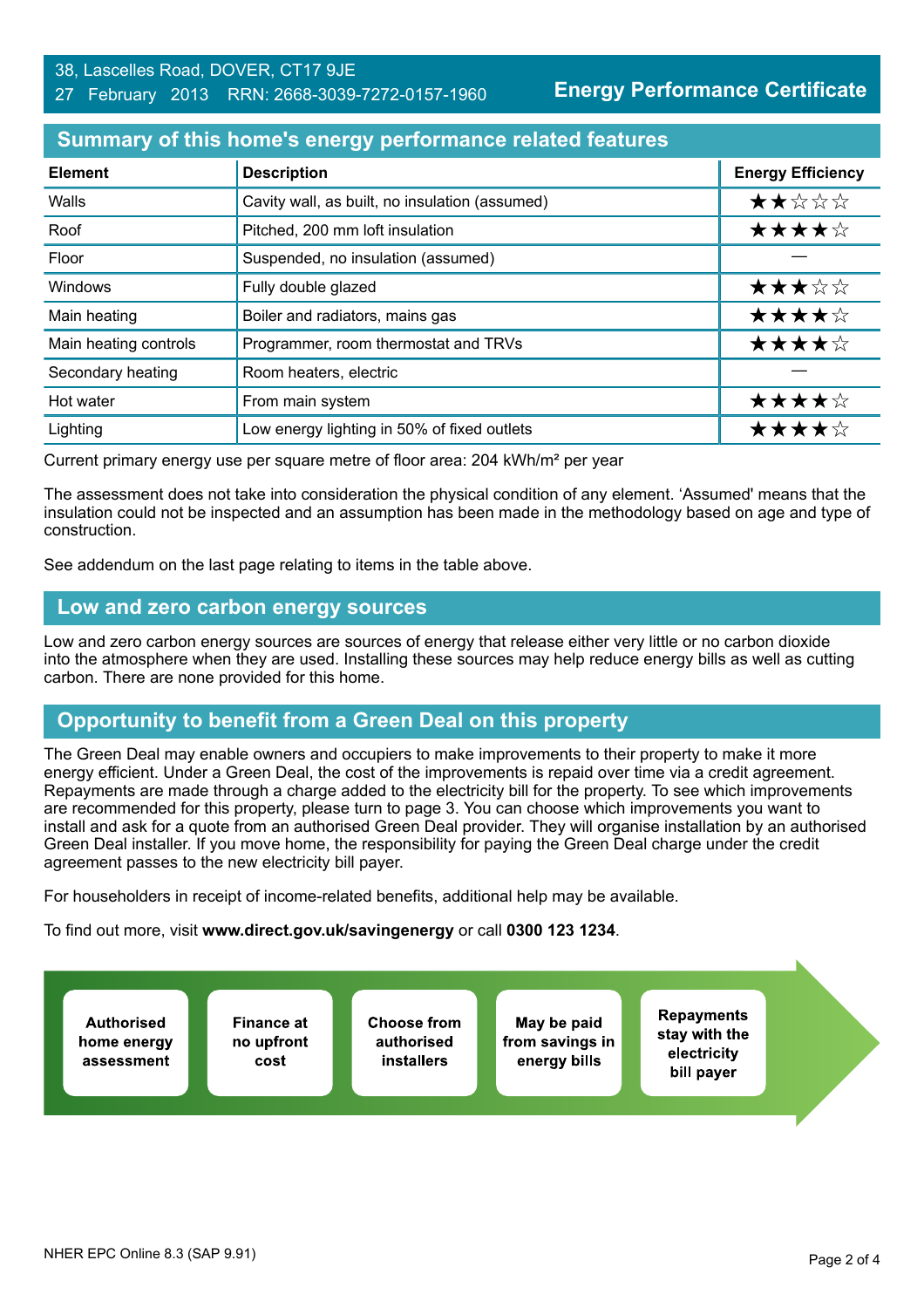#### 38, Lascelles Road, DOVER, CT17 9JE 27 February 2013 RRN: 2668-3039-7272-0157-1960

## **Recommendations**

The measures below will improve the energy performance of your dwelling. The performance ratings after improvements listed below are cumulative; that is, they assume the improvements have been installed in the order that they appear in the table. Further information about the recommended measures and other simple actions you could take today to save money is available at **www.direct.gov.uk/savingenergy**. Before installing measures, you should make sure you have secured the appropriate permissions, where necessary. Such permissions might include permission from your landlord (if you are a tenant) or approval under Building Regulations for certain types of work.

Measures with a green tick  $\bullet$  are likely to be fully financed through the Green Deal since the cost of the measures should be covered by the energy they save. Additional support may be available for homes where solid wall insulation is recommended. If you want to take up measures with an orange tick  $\bullet$ , be aware you may need to contribute some payment up-front.

| <b>Recommended measures</b>               | <b>Indicative cost</b> | <b>Typical savings</b><br>per year | <b>Rating after</b><br>improvement | <b>Green Deal</b><br>finance |
|-------------------------------------------|------------------------|------------------------------------|------------------------------------|------------------------------|
| Cavity wall insulation                    | £500 - £1,500          | £92                                | <b>C70</b>                         | $\blacktriangledown$         |
| Floor insulation                          | £800 - £1,200          | £ 36                               | C71                                |                              |
| Low energy lighting for all fixed outlets | £30                    | £ 19                               | C72                                |                              |
| Solar water heating                       | £4,000 - £6,000        | £ 34                               | C74                                |                              |
| Solar photovoltaic panels, 2.5 kWp        | £9,000 - £14,000       | £ 247                              | <b>B85</b>                         |                              |

#### **Alternative measures**

There are alternative measures below which you could also consider for your home.

**•** External insulation with cavity wall insulation

# **Choosing the right package**

Visit **www.epcadviser.direct.gov.uk**, our online tool which uses information from this EPC to show you how to save money on your fuel bills. You can use this tool to personalise your Green Deal package. **Public services all in one place** provided by Public services all in one place

| <b>Green Deal package</b>          | Typical annual savings |
|------------------------------------|------------------------|
| Cavity wall insulation             | Total savings of £92   |
| Electricity/gas/other fuel savings | £25/£67/£0             |

**Directgo** 

You could finance this package of measures under the Green Deal. It could **save you £92 a year** in energy costs, based on typical energy use. Some or all of this saving would be recouped through the charge on your bill.